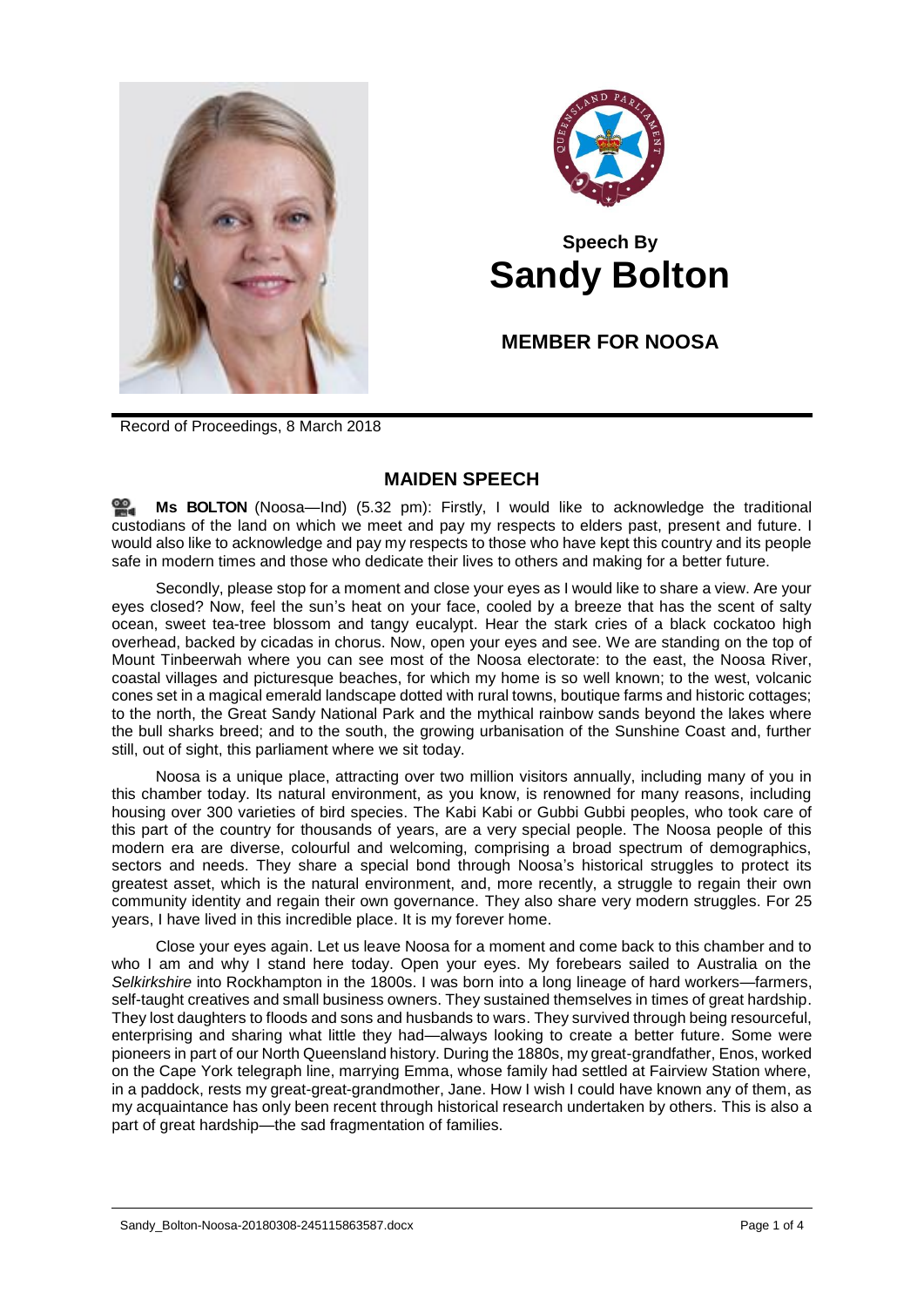My mother, whom at 89 could not attend today, was industrious and entrepreneurial in business and elsewhere with limited education, and she did so mostly as a sole parent. The networks and financial support we take for granted now were not available then and, as a family, we were well acquainted with shed and caravan living. Generational hardship comes with some stark realities, including the necessity to leave school at year 10 to pay my way. Lack of options and opportunity for further education created the necessity for diversification of skills and a lot of resilience.

By 19, I was managing an historic inn at Windsor, New South Wales, and purchased my first home, paying interest rates of over 20 per cent. At 23, I gave birth to my first child whilst living on a onemillion-acre cattle property bordering Arnhem Land in the Northern Territory. Next door was Elsey Station of *We of the Never Never* fame. Author Jeannie Gunn, unbeknown to me until recently, was good friends with my grandmother, Jessie, when they were young women. Bush life is remote, it is harsh and you grow as a person through experiencing firsthand the key elements of sustainability and survival. You become intimate with the real definition of community. It is here I would like to stop—in the bush for a moment.

Close your eyes and feel the searing heat that burns your throat, the dust that clogs your pores, the acrid smell of smoke, the sounds of cattle loading onto trucks, the sense of exhaustion and desperation for rain. Now, open your eyes and think about what community really means to you and to your communities. In the bush, it was and still is about 'we' instead of 'me'. It is about responsibility to self and to others. The sharing of space, of food and of dreams required tolerance. Being resourceful not wasting anything, including the efforts of people and of time—created sustainability. All is repurposed, reconfigured and retained. There are no labels. All contribute in roles that make for a better community, regardless of age or abilities. There was no need for child care or aged care, parental or sick leave. Everyone was needed, wanted, and had their space and place, and there was great understanding of differing cultures, perspectives and perceptions. This was a defining time in who I was to become, through the knowledge shared with me by women and men of Indigenous and European descent. I learnt about the meaning of 'us' and the importance of contribution that I believe built the strong foundations of Queensland and Australia.

Let us fast forward from the bush. By 1992 the challenges of droughts, floods and schooling brought us to Noosa. Soon after arrival, I became a sole parent and the hardships moved to another reality—juggling children, work and an enduring commitment to community. For these last 25 years, I have worked with individuals, small business and not-for-profit organisations that have struggled to survive. I have watched as unemployment, homelessness and a lack of affordable housing continued to be broadcast as statistics instead of emotional reality. I have listened to the frustration of communities dealing with escalating drug addiction, poor health outcomes, violence and emotional isolation. Politics was never on my radar; however, finding solutions to these issues was. I needed to understand why, despite the prosperity of our state and Australia, our greatest concerns remained unresolved.

In 2004 the drums were beating in Queensland that Noosa might lose its local government. By 2008 Noosa was forcibly amalgamated. It was a shotgun wedding and it was short-lived. In March 2013 the people of Noosa voted overwhelmingly to get back their council. In November that same year I was elected as a councillor and spent two years developing a better understanding of the role of local government in our social and economic realms. In 2016 I contested the mayoralty and was pipped at the post. Since then I have taken the knowledge gained at local government level to work on identifying and connecting the elements needed to deliver positive social, economic and environmental outcomes. Some of these have been through innovative business models and creative social programs. Others have been in the simplicity of developing interdependent partnerships.

Contrary to popular belief, Noosa is not populated with affluent citizens but is a mirror image of most medium sized growing communities. My community has the same socioeconomic problems that are shared by many electorates throughout the state and Australia. Compared to Queensland state averages, Noosa's economy is growing at a slower rate and unemployment is consistently higher. Household income is 15 per cent below the state average while mortgage and rental stress are half as high again. As well, we have a higher number of single parent households compared to the rest of the Sunshine Coast and our population is, on average, much older than in the rest of Queensland and is ageing more rapidly as it is a highly desired retirement destination. Underpinning this is our one-track economy—tourism—with no major employer and little or no buffer built into it for when the Australian dollar soars and our economy recedes. For the 25 years I have lived there, Noosa has strived to diversify its economy. Forward movement has been limited due to a number of challenges including telecommunications.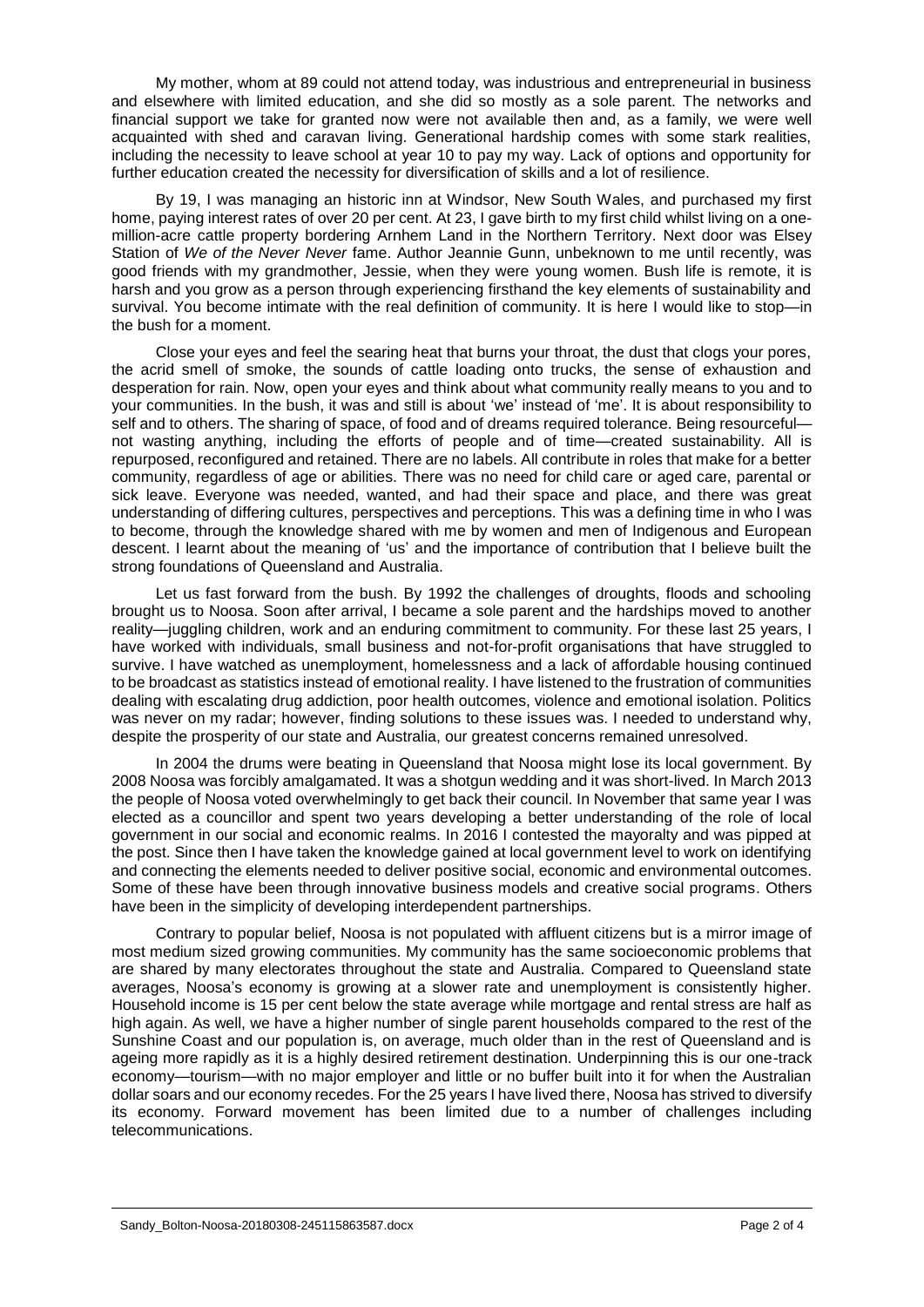I believe Noosa's decision to elect an Independent was a result of a community that has suffered, and continues to suffer, the difficulty of a slow-growing local economy and its ramifications, and the frustration of being ignored by those in positions of power who could assist. The message at election time was clear: our communities want greater fairness and access to state resources for developing long-term solutions for real sustainability. They need policies and legislation that support their endeavours. They seek action instead of reaction. They are calling for leaders that demonstrate what our forebears sought and fought for and to be given the opportunity to address their greatest concerns and realise their aspirations. They no longer want to be told, 'That's just how it is.' They want to hear how it can be and what they need to do to get them there.

During the campaign I made a commitment to the people of Noosa that I will fight tenaciously for their interests and that I will be accountable directly to them. That means working towards a political culture that promotes teamwork, respect and empathy to deliver the needed outcomes for Noosa and for the whole of Queensland. I will do whatever it takes to achieve that culture.

There are profound changes occurring in our Australian communities which I have experienced firsthand—changes which we need to better understand in order to address. This requires us to stop for a moment and really listen. I am sure honourable members would agree that our communities are wearying of the bickering, bullying and grubby tactics too often demonstrated in politics across Australia that consume headlines and taxpayer dollars.

It is time to set a better example to our communities, especially to our youngest Australians, that bullying and aggression are not tools of negotiation. If we are a progressive, inclusive, innovative and fair society as we say we are, it is now time to say no to poor behaviour and time wasting in the political realm. We are paid to do a job and we need to spend our time productively.

Our communities are also tired of roadblocks, red tape and a system that seems designed to stifle and block initiative instead of encourage. Let us nurture the possibilities instead of being fearful of change and retreating to the safety of the known. Let us be as innovative and efficient in our processes and culture as we ask of our businesses, our communities and our not-for-profit organisations in order for them to achieve sustainability. We need to lead by example.

Most communities understand there are plenty of things a local MP cannot do alone. They also understand that with a concerted effort from them and their community, and with the support from members of parliament and government, they can make real headway to achieve their goals. This effort has to be encouraged and it has to be organised through visible, energetic and positive leadership by all of us. It requires a new culture in politics, a new way of getting things done.

It requires a return to true community and its elements and bravery by all of us to step outside the box. It requires us to respect our communities and their integrity by giving straight answers to their questions even when that truth may not be what they wish to hear. In order for this new culture of leadership in politics to succeed, we must rise above the corrosive force of silos. We should now be beyond this. Political silos are elitist and separatist and they represent conflict, wasted effort and stagnation. We no longer have time on our side nor endless resources to spend energy in the negative.

When the people of Noosa came together to regain their own local government, they showed they could rise above what separated them to focus on what connected them. It showed that a collective voice is both powerful and motivating, increasing collective responsibility and contribution. My focus is to help drive forward a united and interconnected community, and a state that looks beyond just one issue or protest or political ideology; that seeks knowledge, promotes creative thought and works to demonstrate what can be done versus what cannot; that looks beyond which government is in power and comes together in this parliament to create the outcomes sought by people from across Queensland.

In order to achieve this broader vision, we each also need clarity at a local level to have specific and concrete material objectives for our electorates. For Noosa in this parliament it is to ensure the adequacy of health and aged care and access to this care. The new university hospital 60 minutes away at Kawana is a wonderful asset, but we also need our Noosa Hospital to be a well-equipped facility that has a guarantee of Public Service funding into the foreseeable future to accommodate our ageing population and 2.5 million visitors each year. Accurate allocation of resources requires an audit of the current health needs and capacity of the local healthcare system to cater for them and that future demands can be accommodated. Being a national and international tourism drawcard, Noosa needs the infrastructure to accommodate this.